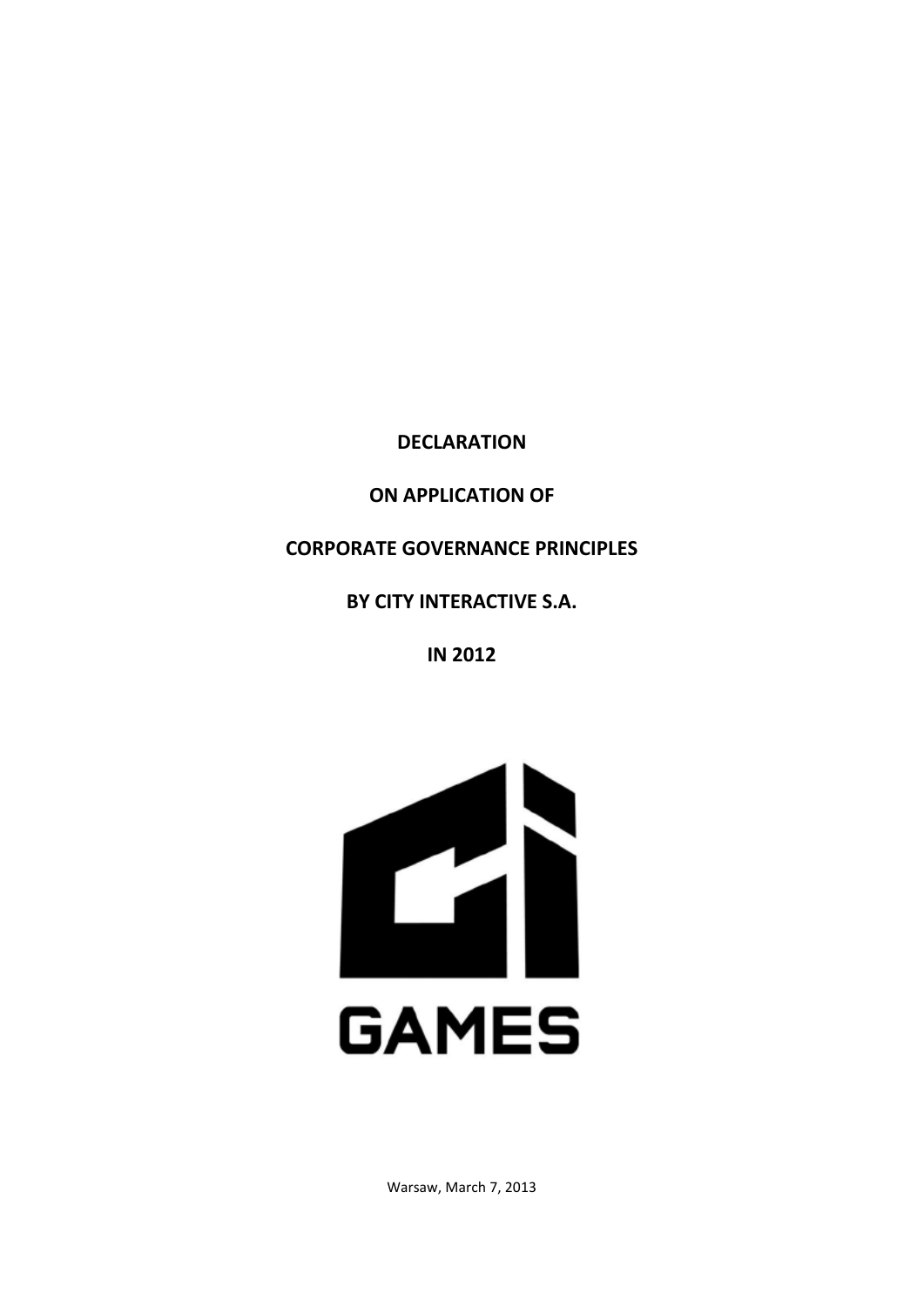# **DECLARATION ON APPLICATION OF CORPORATE GOVERNANCE PRINCIPLES AT CITY INTERACTIVE S.A. IN 2012**

## **I. Indication of the corporate governance principles adopted by City Interactive S.A.**

During 2012 City Interactive S.A. applied the corporate governance principles published in the document "Best Practices of WSE Listed Companies" in the wording constituting an appendix to Resolution no. 20/1287/2011 of October 19, 2011. The principles are publicly available on the website of the Warsaw Stock Exchange (*Giełda Papierów Wartościowych w Warszawie S.A.*) a[t http://www.corp-gov.gpw.pl.](http://www.corp-gov.gpw.pl/)

# **II. Indication of the extent to which the Company has withdrawn from the principles referred to above, indication of the specific principles concerned and explanation of the reasons for withdrawal**

In 2012 the Issuer applied the majority of corporate governance principles referred to above with the exception of the principles described below which were not applied or were applied with limitations:

 Recommendation 1, contained in part I of the "Best Practices of WSE Listed Companies" concerning online broadcast of the general meeting, recording of discussions and publication on the Company's website.

# **Justification:**

The Company's Articles of Association do not provide for real-time broadcast of the general meeting. All information on issues discussed at the general meeting is made publically available in a current report and on the Company's website, and as per the above the Company does not believe that it is necessary to transmit the meeting or present a recording of discussions on its website.

The Company provides shareholders with equal access to current information and the appropriate communications, and is consistent in observance of its disclosure requirements, including through use of its website, providing responses to questions posed to the Company and organizing meetings with Company management.

 Recommendation 9, contained in Part I of the "Best Practices of WSE Listed Companies" concerning equal participation of women and men fulfilling corporate management and supervision roles.

## **Justification:**

This recommendation is not observed. It should be noted that the composition of the Supervisory Board is determined by a decision taken by shareholders, over which the Company has no influence. There are currently no women among the five members of the Supervisory Board. The principal criterion for selecting management personnel within the Company are their competences, skills and professional experience – a candidate's gender is not an applicable determinant. Among the two members of the Management Board there are currently no women.

 Recommendation 12, contained in part I of the "Best Practices of WSE Listed Companies" concerning the possibility for shareholders to take part in the general meeting using electronic means of communication.

## **Justification:**

The Company does not broadcast the general meeting in real time, meaning that there is no possibility for realtime two-way communication enabling shareholders present at a location other than the location of the general meeting to speak during discussions.

CITY INTERACTIVE S.A. DECLARATION ON APPLICATION OF CORPORATE GOVERNANCE PRINCIPLES IN 2012

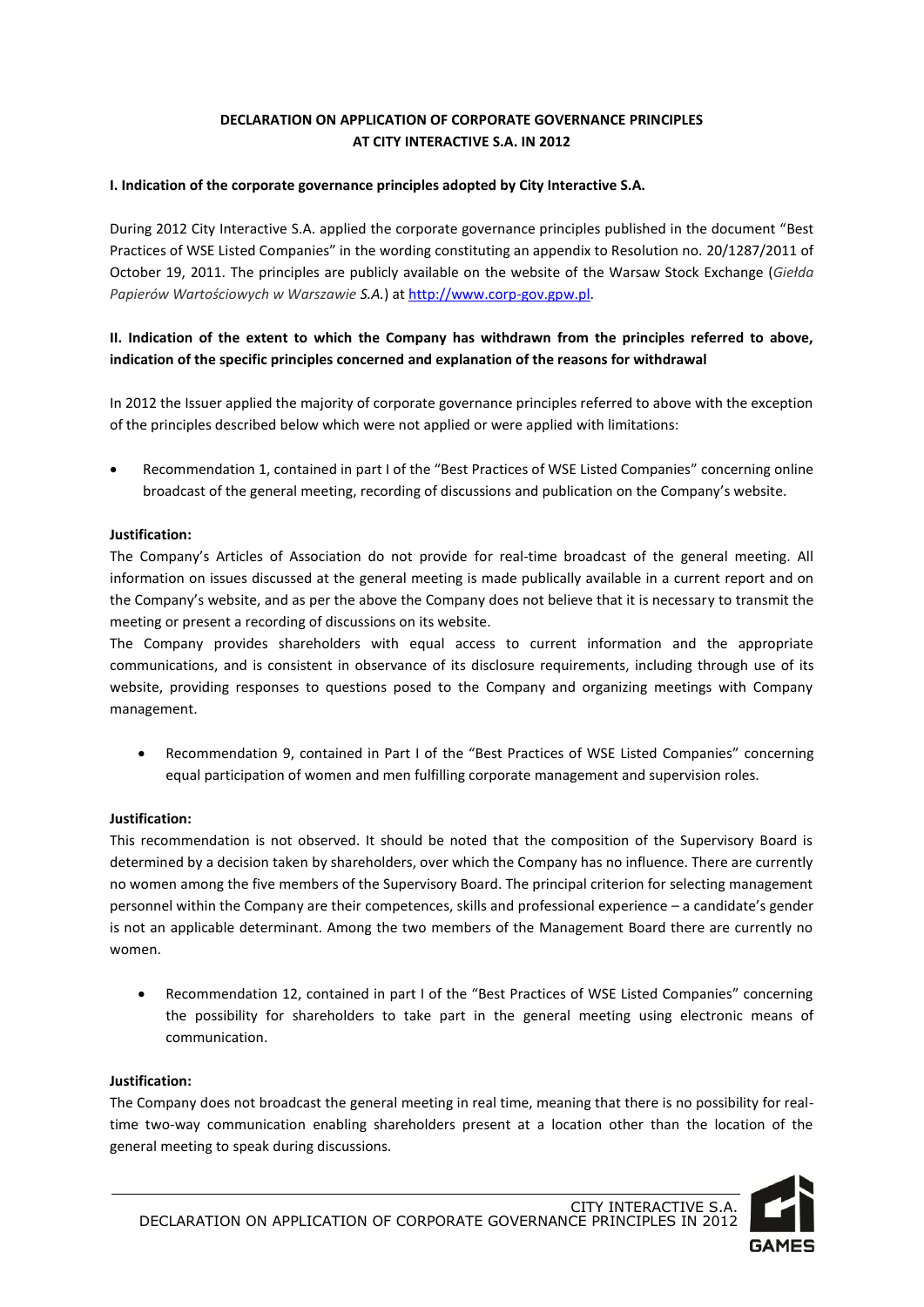The principle specified in part II of the "Best Practices of WSE Listed Companies", sec. 1, point 2a, stating that the Company's website contains annual and quarterly information on the participation of women and men respectively in the Company's management and supervisory boards over the previous two years.

# **Justification:**

All of the Company's annual reports since its IPO on the Warsaw Stock Exchange are available in the Investor Relations section of the Company's website [www.city-interactive.com.](http://www.city-interactive.com/) This includes information concerning the composition of and potential changes in the personnel participating in the Company's management and supervisory bodies and covers each financial year respectively. Furthermore, all changes in the composition of the Company's supervisory and management bodies are immediately published under observance of the Company's disclosure requirements. In connection with the above, the Company does not publish separate information on its website.

 The principle specified in part II of the "Best Practices of WSE Listed Companies", sec. 1, point 6, stating that annual reports on Supervisory Board operations are published on the Company's website, with consideration given to the work of the Supervisory Board's committees and its assessment of the system of internal control and system of managing key risk to the Company.

# **Justification:**

Beginning from the annual report on Supervisory Board operations for 2011, after adoption the Company publishes annual reports on Supervisory Board operations in the Investor Relations of the Company's website [www.city-interactive.com.](http://www.city-interactive.com/)

 The principle specified in part II of the "Best Practices of WSE Listed Companies", sec. 1, point 7, stating that shareholder queries concerning issues included in the agenda, as raised before and during the general meeting, together with responses to queries raised, should be published on the Company's website.

## **Justification:**

The Company does not keep a detailed record of general meeting agendas. Questions and answers and the statements of shareholders participating in the general meeting may be recorded in the minutes of the ordinary general meeting, which is decided in each specific instance by the chairperson of the meeting, guided by the provisions of law and the importance attached to the issue raised by the shareholder. The content of resolutions adopted by the general meeting is provided by the Company pursuant to § 38, sec. 1, point 5 of the Ordinance of the Minister of Finance of February 19, 2009 on current and periodic information (...).

 The principle specified in part II of the "Best Practices of WSE Listed Companies", sec. 1, point 14, stating that information on the wording of the rule in force at the Company relating to change of the entity authorized to audit the financial statements, or information on the lack of such rule, should be published on the Company's website.

## **Justification:**

In compliance with the Company's Articles of Association and the provisions of the Polish Commercial Companies Code, the Company's Supervisory Board selects an auditor on an annual basis to review the interim financial statements and audit the Company's and Group's annual financial statements. There is no rule in force

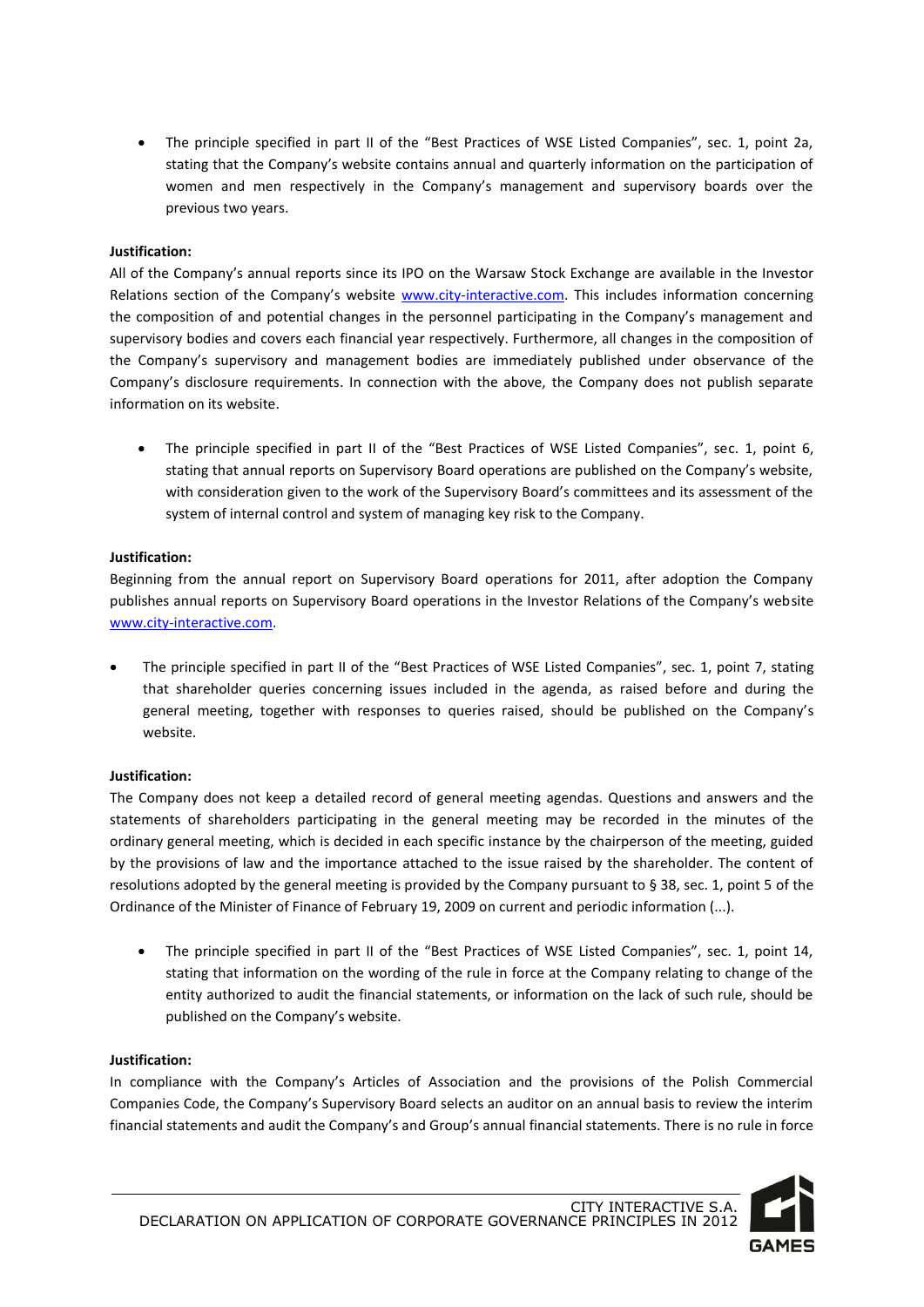at the Company concerning change of the entity authorized to audit the financial statements. The Company considers publication of information on the lack of such rule on its website to be of minor significance.

 The principle specified in part III of the "Best Practices of Supervisory Board Members", sec. 8, stating that within the tasks and operations of committees functioning within the Supervisory Board, Annex I to the European Commission Recommendation of February 15, 2005 on the role of non-executive or supervisory directors (...) should be applied.

# **Justification**

In 2011 an Audit Committee was organized within the Supervisory Board, with the following composition: Marek Dworak - Chairperson of the Audit Committee Tomasz Litwiniuk - Deputy Chairperson of the Audit Committee Krzysztof Sroczyński - Member of the Audit Committee. The Audit Committee's tasks include in particular: a) monitoring the financial reporting process;

- b) monitoring the effectiveness of internal control, internal audit and risk management systems;
- c) monitoring financial audit;
- d) monitoring the independence of the statutory auditor and entity authorized to audit the financial statements;

No other committees were organized within the Supervisory Board since remaining tasks are undertaken by the Supervisory Board as a whole, operating in its five-person composition.

# **III. Description of the principal features of internal control and risk management systems applied at the Company with regard to the process of drawing up financial statements**

The Company has a system of internal control relating to accounting and the preparation of financial statements which ensures reliable and clear presentation of City Interactive S.A.'s financial situation. The Company's Management Board oversees the system of control. Where applicable to the financial statements, the system of internal control covers in particular control of purchase and sales processes and turnover in cash and cash equivalents. The Company has implemented and applies appropriate methods for securing access to data and the computer systems used for data processing, including the storage and protection of accounting documentation and account books. The Company's annual financial statements are subject to audit, while interim reporting is subjected to review by an entity holding the appropriate authorizations, which is selected in each instance by the Supervisory Board.

The Company's financial statements are published in accordance with the applicable legal regulations. Risk management is conducted on the basis of an effective system of internal control in financial reporting, the objective of which it to ensure the adequacy and correctness of the financial information contained in the financial statements and periodic reports.

During the process of drawing up the Company's financial statements, one of the principal elements of control is verification of the financial statements by an independent auditor whose tasks include in particular: review of the interim and audit of the annual financial statements – both separate and consolidated. Selection of an independent statutory auditor is made by the Supervisory Board through adoption of an appropriate Resolution. Once per year the Board assesses the Company's previously audited financial statements with regard to their compliance with the accounts, documents and the actual state of affairs. The Supervisory Board informs shareholders of the results of its assessment in its annual report.

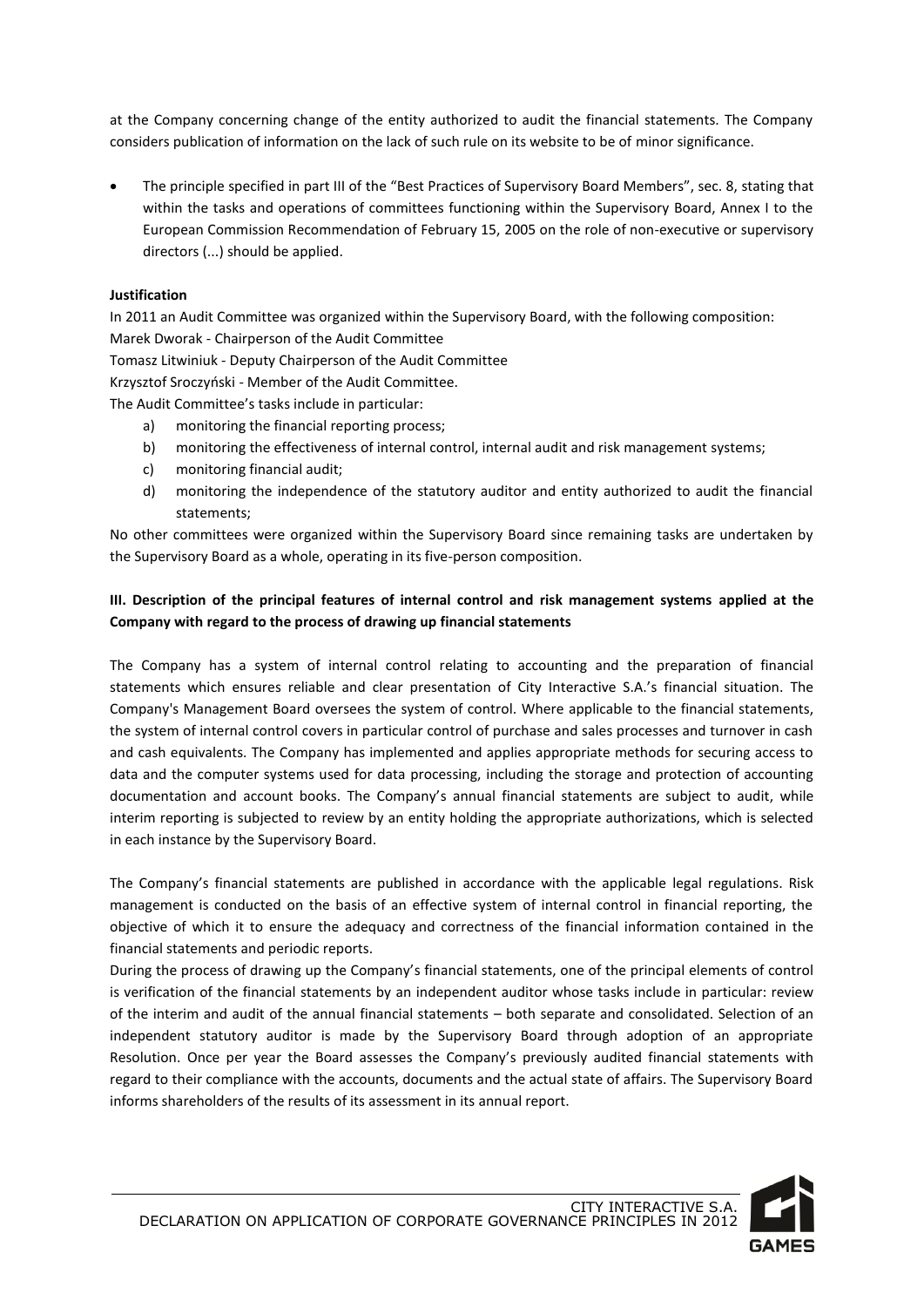**IV. Indication of shareholders directly or indirectly holding significant stakes together with indication of the number of shares held by such entities, their share in capital, the number of votes carried by such shares and their share in the total number of votes at the general meeting**

The total number of votes at the Issuer's general meeting is 12 650 000.

## **City Interactive S.A. shareholding structure as at the publication date of the 2012 report:**

| Item                      | <b>Number of shares</b> | % in share capital | <b>Number of votes at</b><br><b>GM</b> | % of votes at GM |
|---------------------------|-------------------------|--------------------|----------------------------------------|------------------|
| Marek Tymiński            | 6 347 285               | 50.18%             | 6 347 285                              | 50.18%           |
| Non-controlling interests |                         | 49.82%             |                                        | 49.82%           |

# **City Interactive S.A. shareholding structure**







**50.18%**

## **V. Indication of the holders of any securities which carry special control entitlements**

The Company does not have any securities which carry special entitlements for their holders.

## **VI. Indication of all limitations relating to exercise of the right to vote**

There are no limitations on Company shares relating to exercise of the right to vote.

### **VII. Indication of all limitations concerning transfer of ownership to securities in the Company**

All shareholders whose stake in the Issuer's share capital as at the date of approving the prospectus exceeded 2% undertook towards the Parent that during the twelve-month period from the date of the first listing of rights to the Issuer's shares on the Warsaw Stock Exchange they would not encumber or pledge – with the exception of the possibility to establish a pledge for a bank in order to provide collateral for loans, nor dispose nor in any other manner transfer ownership, nor undertake to perform such action in relation to the entirety or

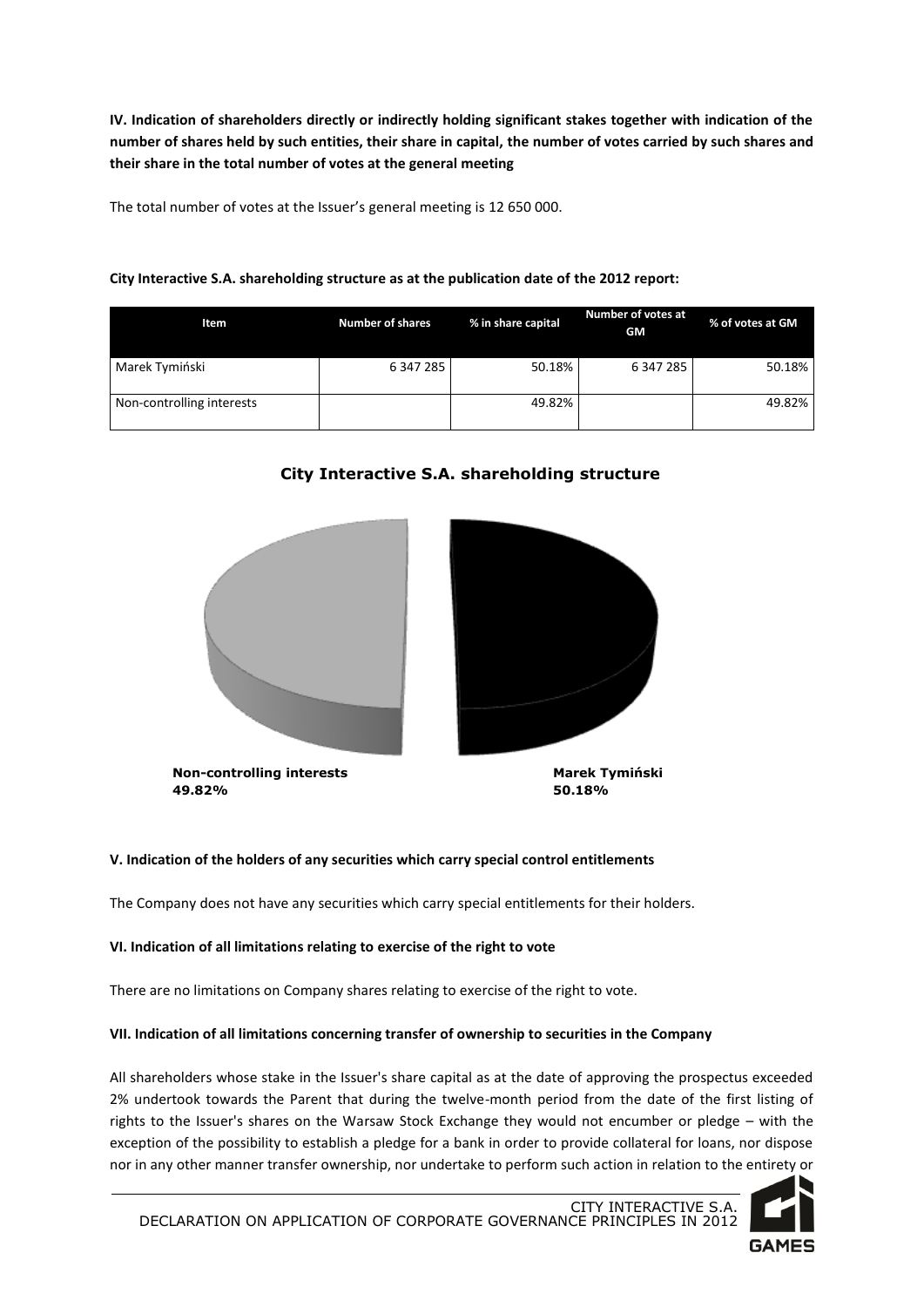part of shares, in any manner for the benefit of any person or entity unless consent for such action is expressed by the Parent's Supervisory Board. The obligation was intended to cease being binding in the event that City Interactive S.A.'s share price (closing rate on the WSE) exceeded the issue price by at least 20%.

The above obligation concerned a total of 8 987 265 series A shares held by the above-mentioned shareholders, which constituted 90% of shares held by them as at the date on which the prospectus was approved.

All shares which were subject to agreements on limitation of their assignability were deposited in brokerage accounts held by DM IDMSA.

In July 2007 the Parent issued 40 000 series B shares at an issue price of PLN 1 under a motivational program for its employees and significant associates. Persons subscribing for series B shares entered into a lock-up agreement with the Parent, limiting the assignability of shares for a period of either two or three years. In this manner the Issuer's employees and associates holding a total of 40 000 series B shares in City Interactive S.A., constituting in total 100% of series B shares in the Issuer, entered into an agreement with the Parent pursuant to which they undertook not to dispose of any of series B shares held for a period of one year and:

- 70% of series B shares held for a period of one subsequent year for a total of 20 150 shares,

- 90% of series B shares held for a period of one subsequent year for a total of 19 850 shares,

Furthermore some persons under the aforementioned motivational program also became the holders of series A shares at a price of PLN 1. Employees and associates holding a total of 35 650 series A shares in City Interactive S.A. submitted an official obligation not to dispose of any of the shares held for a period of 1 year and 90% of shares held for a period of two subsequent years.

All shares which were subject to agreements on limitation of their assignability were deposited in brokerage accounts held by DM IDMSA.

In the event of employment or cooperation being terminated with a shareholder holding shares covered by the motivational program, his/her shares were or are transferred to another person designated by the Company's Management Board.

110 000 ordinary series D shares in the Parent were issued on 30 June 2009. These shares were subscribed for by the Parent's employees at the issue price – PLN 1 per share.

There are no limitations on exercising voting rights carried by shares in the Issuer under the employee scheme.

# **VIII. Description of principles concerning the appointment and dismissal of management personnel and their entitlements, in particular the right to take decisions on the issue or buy-back of shares**

The principles concerning the appointment and dismissal of management personnel within the Company are specified in the provisions of the Polish Commercial Companies Code and the Articles of Association of City Interactive S.A.

The most significant principles in force in this area are as follows:

- the number of Management Board members is established by the Company's Supervisory Board between 1 and 5 members;
- members of the Management Board are appointed and dismissed by the Supervisory Board; a 5-year term of office is in force;
- the Management Board represents the Company externally and manages the Company's business, with the exception of issues reserved for the general meeting or Supervisory Board.

Resolutions concerning the issue or buyback of shares are adopted by the general meeting. Resolutions of the general meeting concerning the issue of convertible bonds and bonds with a priority right concerning subscription for shares, amendment to the Articles of Association, redemption of shares and increase or decrease of share capital are passed with a 3/4 majority of votes.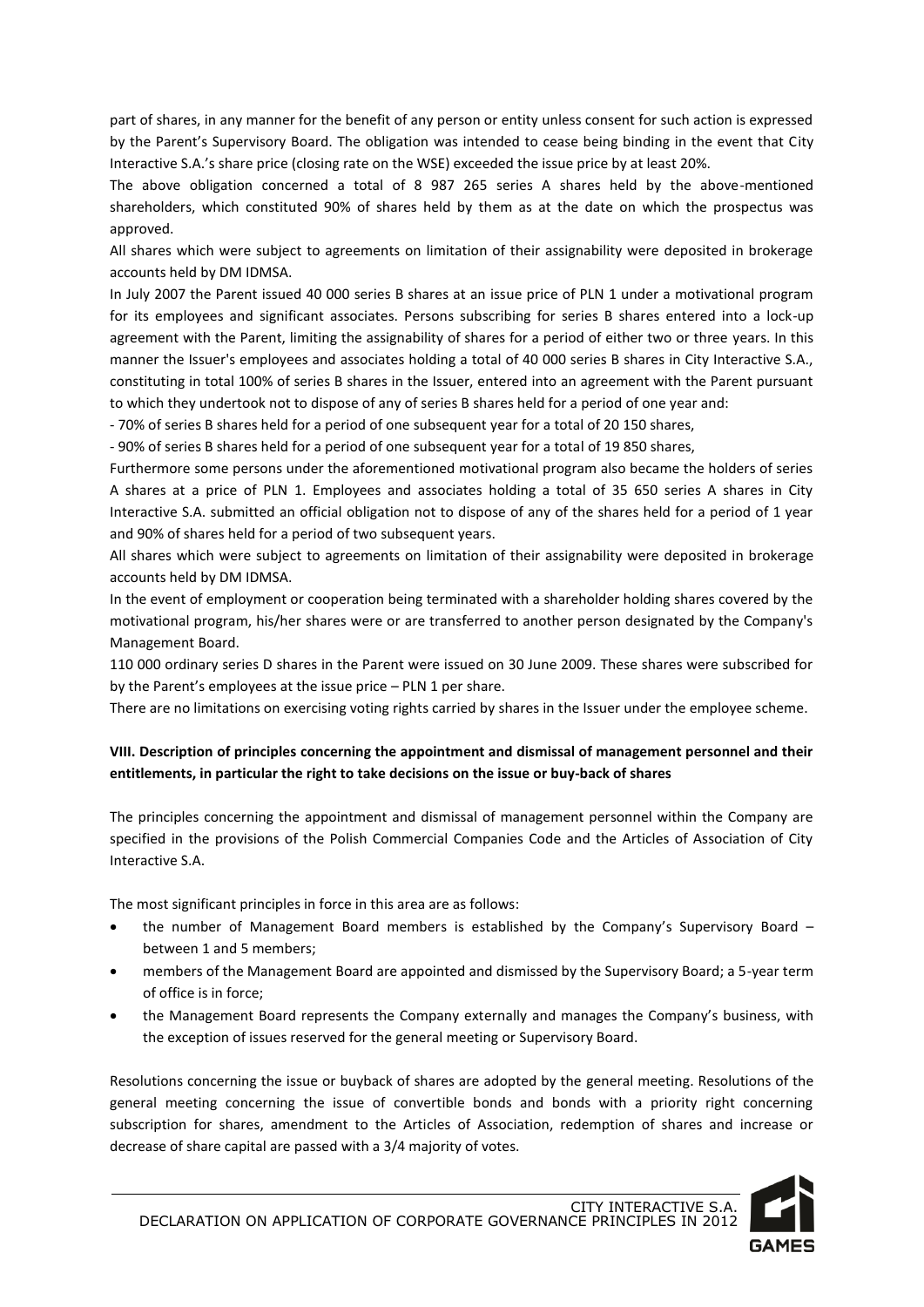### **IX. Description of amendments to the Company's Articles of Association**

The principles concerning amendment to the Company's Articles of Association are specified in the Polish Commercial Companies Code and the Articles of Association of City Interactive S.A. The Articles of Association are available on the Company's websit[e www.city-interactive.com](http://www.city-interactive.com/) in the Investor Relations section.

# **X. Description of the means by which the general meeting operates and its principal entitlements together with shareholder rights and the means by which these are exercised**

The Company's general meeting takes place in accordance with the principles specified in the Polish Commercial Companies Code, the Company's Articles of Association and the Bylaws of the general meeting. The Articles of Association and Bylaws of the general meeting are available on the Company's website [www.city-interactive.com](http://www.city-interactive.com/) in the Investor Relations section.

The rights and obligations of Company shareholders concerning participation in general meetings and exercise of the right to vote are specified in the Polish Commercial Companies Code, the Company's Articles of Association and other legal regulations concerning the operation of the capital market.

# **XI. Composition and means of operation for management and supervisory authorities at the Company and their committees**

### **Management Board of City Interactive S.A.**

| Marek Tymiński  | President of the Company's Management Board throughout 2012   |
|-----------------|---------------------------------------------------------------|
| Michał Sokolski | Member of the Company's Management Board until March 14, 2012 |
| Andreas Jaeger  | Member of the Company's Management Board from March 14, 2012  |

On March 14, 2012 Michał Sokolski also resigned from the Management Board. The Supervisory Board of City Interactive S.A. simultaneously appointed Andreas Jaeger, finance and operations director, as Member of the Management Board.

## **Supervisory Board of City Interactive S.A.**

| Krzysztof Sroczyński | Chairman of the Supervisory Board throughout 2012 |
|----------------------|---------------------------------------------------|
| Marek Dworak         | Member of the Supervisory Board throughout 2012   |
| Lech Tymiński        | Member of the Supervisory Board throughout 2012   |
| Grzegorz Leszczyński | Member of the Supervisory Board throughout 2012   |
| Tomasz Litwiniuk     | Member of the Supervisory Board throughout 2012   |

The principles for the operation of the Company's management and supervisory authorities are specified in the Polish Commercial Companies Code, the Company's Articles of Association, the Bylaws of the Management Board and the Bylaws of the Supervisory Board. The Articles of Association, Bylaws of the Management Board and Bylaws of the Supervisory Board are available on the Company's website [www.city-interactive.com](http://www.city-interactive.com/) in the Investor Relations section.

No committees were organized within the Supervisory Board in 2012.